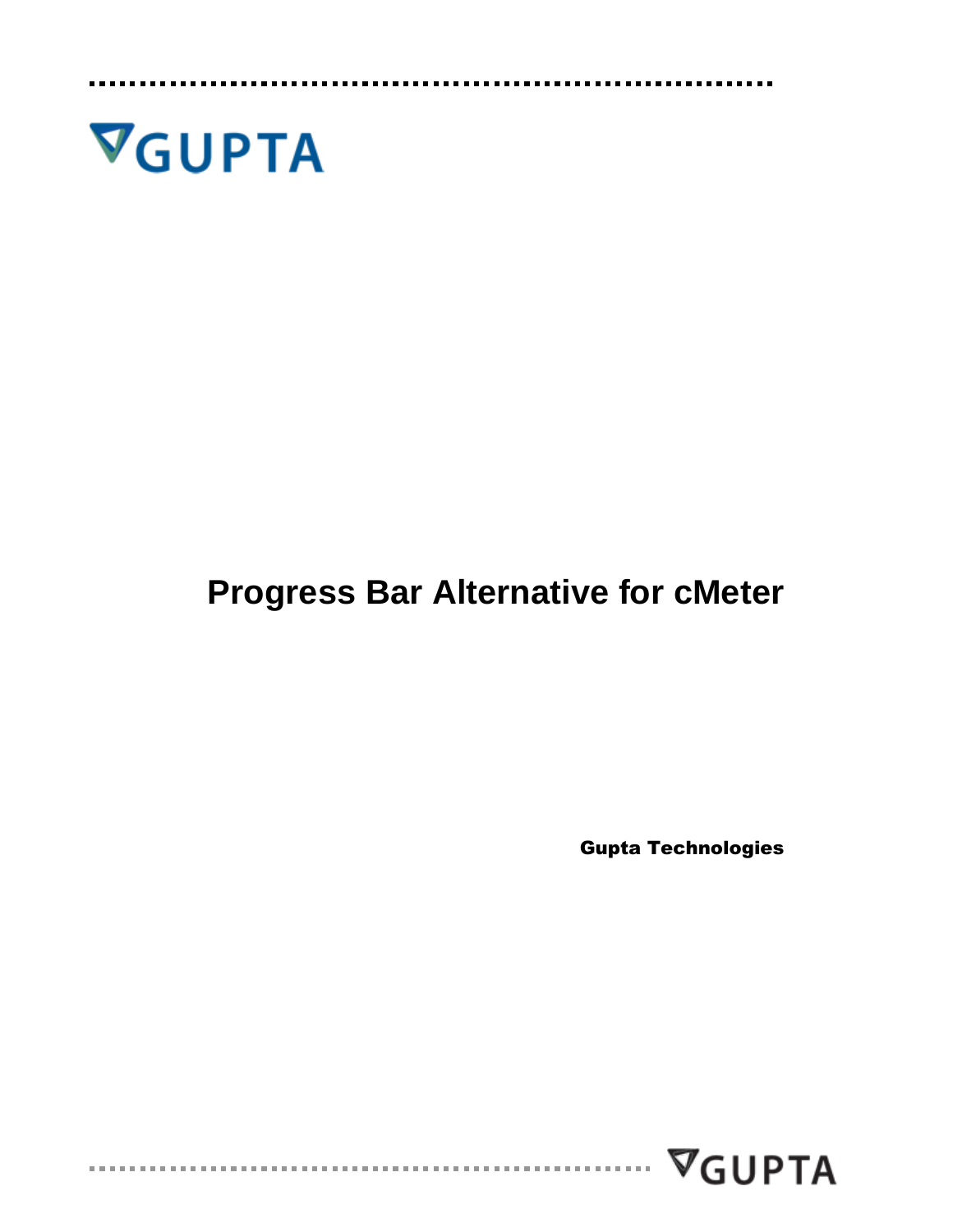### **Table of Contents**

# VGUPTA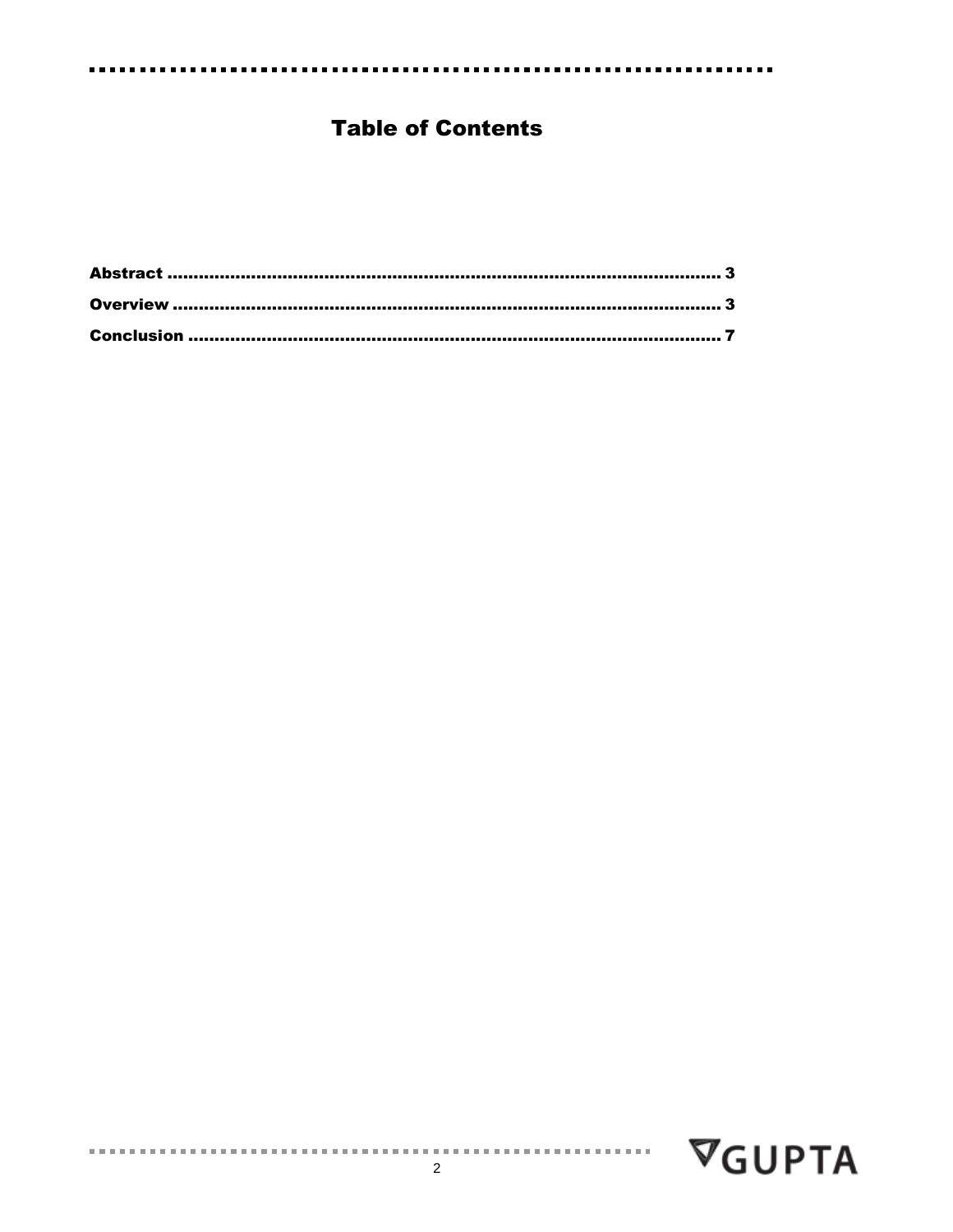# <span id="page-2-0"></span>**Abstract**

Team Developer 6.2 provides a modern alternative to Visual Toolchest's cMeter control.

## <span id="page-2-1"></span>**Overview**

A new control called Progress Bar has been added to the control lists. Progress Bar will be the alternative to cMeter. There are 14 new SalMeterxxxx functions added to the Sal function library to make the Progress Bar control useful.

To use this control, it is required to set the start, end and step values. As the start value is incremented or decremented, the progress will be shown in the bar based on the step value. SalMeterSetRange() can be used to set the range and SalMeterSetStepSize() can be used to set the step size. As the value increments or decrements, the progression will be affected. Step size plays a role in how fast or slow the bar progresses.

It is also possible to set start and end colours for the Progress Bar. The colour will gradually change as the progression happens. In the example below, pink is the start colour and green is the end colour. The functions SalMeterSetFromColor() and SalMeterSetToColor( ) are used to set the colours.

Another interesting functionality is that the Progress Bar allows the progress to be shown vertically or horizontally.

The function SalMeterSetVertical(), when called with TRUE as the second parameter allows the progression to be shown vertically.

The function SalMeterSetVertical(), when called with FALSE as the second parameter allows the progression to be shown horizontally.



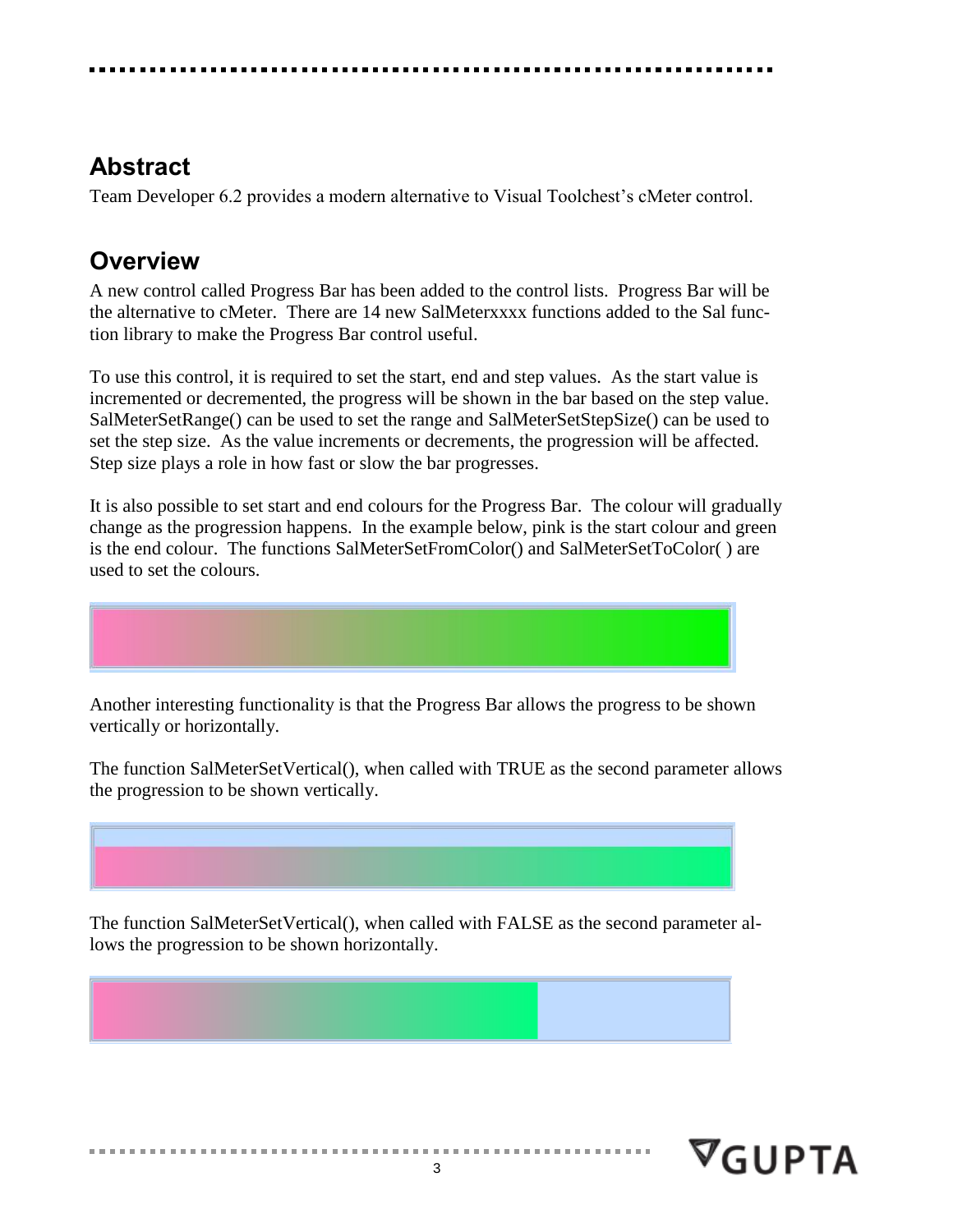### **New Sal Functions**

The new sal functions and parameters are described below.

#### **SalMeterGetRange:**

Returns the current "range" of the progress bar, both the minimum and maximum values.

Window Handle: A window handle to the progress bar

Receive Number: The minimum of the range

Receive Number: The maximum of the range

Return value: Returns TRUE or FALSE indicating the success or failure of the operation

#### **SalMeterSetRange:**

Sets the current "range" of the progress bar, both the minimum and maximum values.

Window Handle: A window handle to the progress bar

Number: The minimum of the range

Number: The maximum of the range

Return value: Returns TRUE or FALSE indicating the success or failure of the operation

#### **SalMeterGetFromColor:**

Gets the color at the beginning of the gradient used to indicate progress.

Window Handle: A window handle to the progress bar

Return value: The current "From" color of the progress bar

#### **SalMeterSetFromColor:**

Sets the color at the beginning of the gradient used to indicate progress.

Window Handle: A window handle to the progress bar

Number: The new "From" color of the progress bar

Return value: Returns TRUE or FALSE indicating the success or failure of the operation

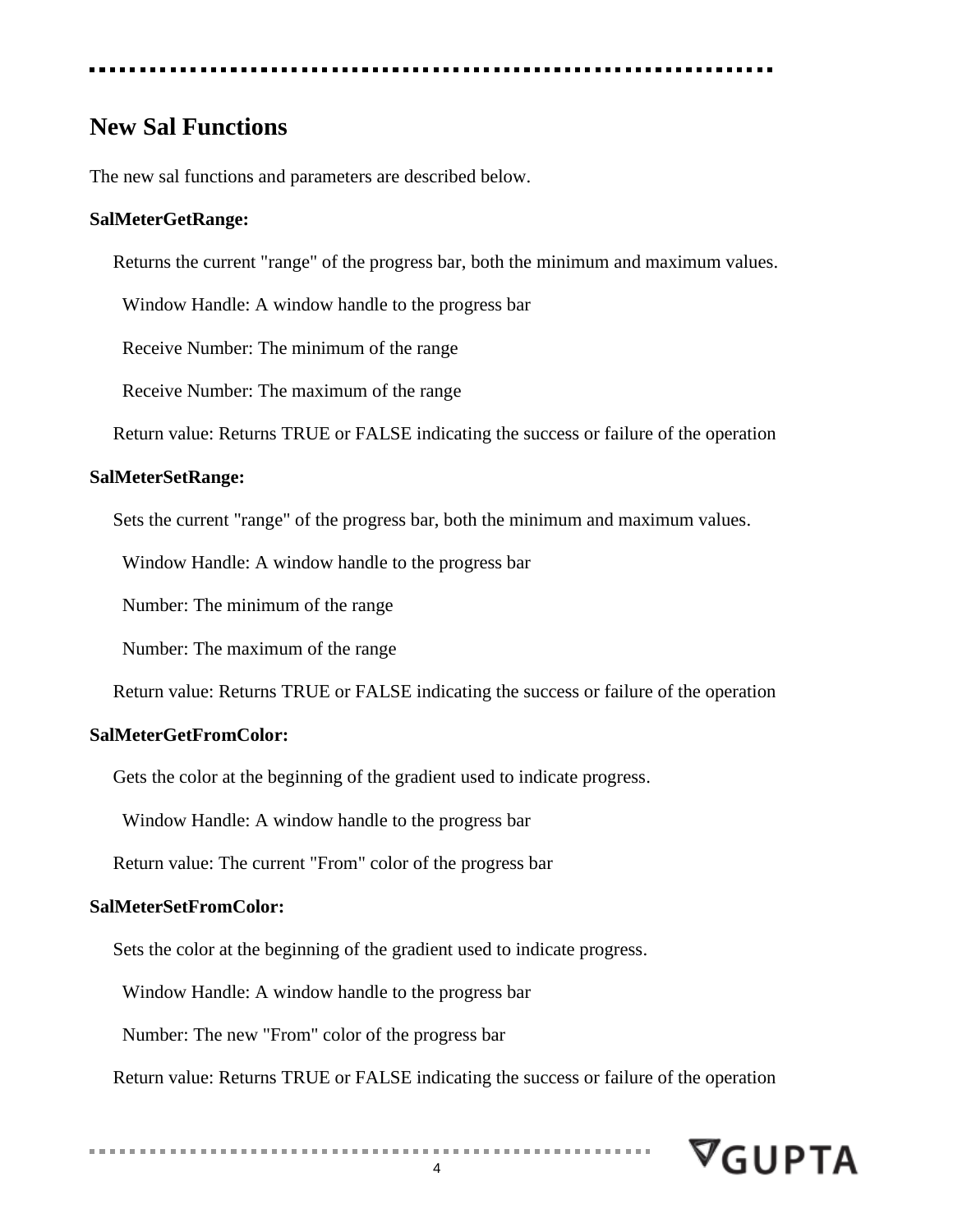### **SalMeterGetToColor:**

Gets the color at the end of the gradient used to indicate progress.

Window Handle: A window handle to the progress bar

Return value: The current "To" color of the progress bar

#### **SalMeterSetToColor:**

Sets the color at the end of the gradient used to indicate progress.

Window Handle: A window handle to the progress bar

Number: The new "To" color of the progress bar

Return value: Returns TRUE or FALSE indicating the success or failure of the operation

### **SalMeterGetStepSize:**

 Gets the current amount the progress bar's value will be incremented or decremented when calling SalMeterStepUp/SalMeterStepDown.

Window Handle: A window handle to the progress bar

Return value: Returns the current step size

#### **SalMeterSetStepSize:**

 Sets the current amount the progress bar's value will be incremented or decremented when calling SalMeterStepUp/SalMeterStepDown.

Window Handle: A window handle to the progress bar

Number: The new step size

Return value: Returns TRUE or FALSE indicating the success or failure of the operation

#### **SalMeterGetSmooth:**

Gets the current "smooth" setting. See SalMeterSetSmooth for more details.

Window Handle: A window handle to the progress bar

Return value: Returns TRUE or FALSE for the current "Smooth" setting.

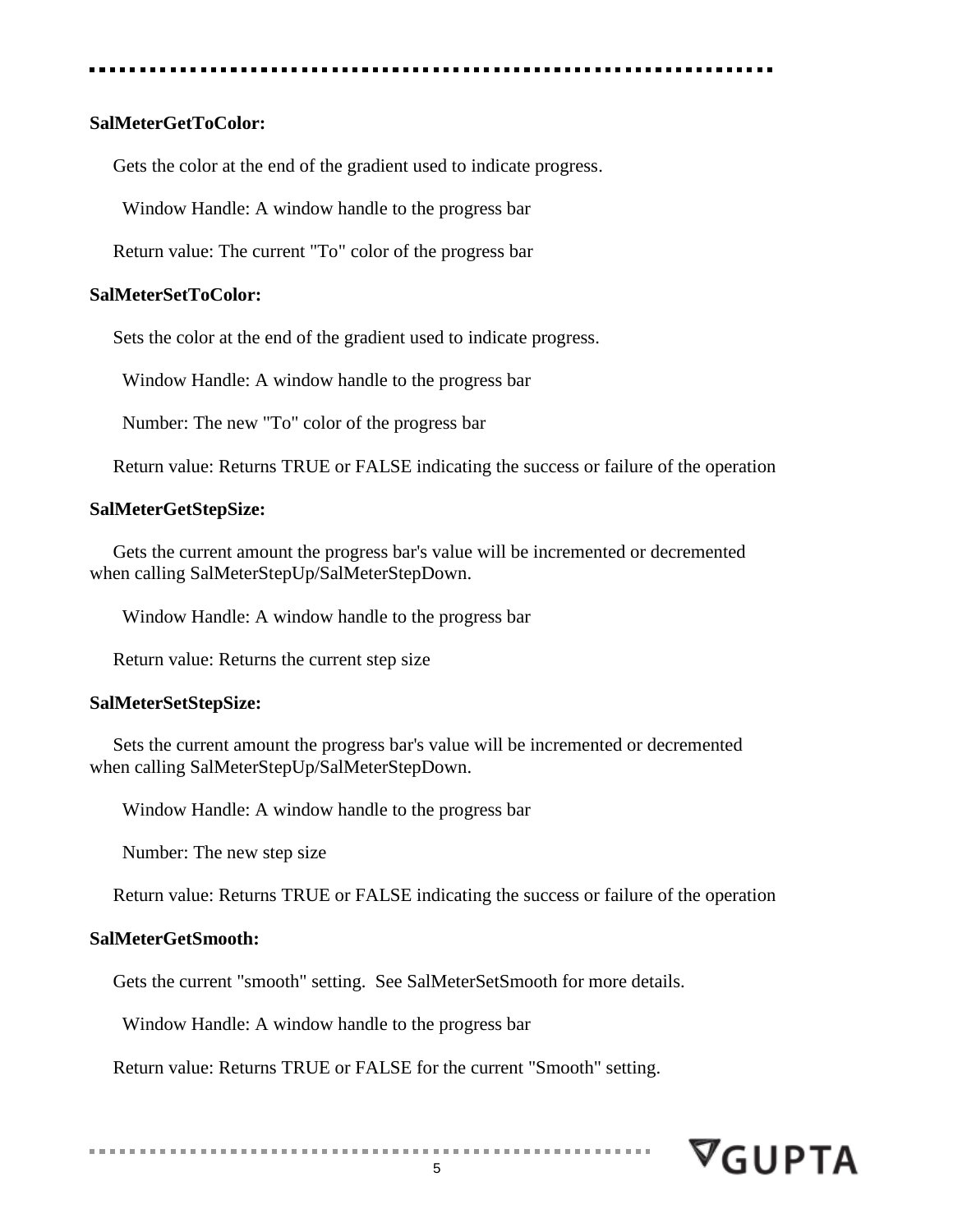#### **SalMeterSetSmooth:**

 Sets the current "Smooth" setting. If smooth=true, the progress bar displays progress with a continuous gradient. If smooth=false,

 the progress bar displays progress with chunks of progress. Each chunk of progress contains the specified gradient.

Window Handle: A window handle to the progress bar

Boolean: The new "smooth" setting

Return Value: Returns TRUE or FALSE indicating the success or failure of the operation

#### **SalMeterGetVertical:**

Gets whether the progress bar is displayed horizontally or vertically.

Window Handle: A window handle to the progress bar

 Return value: Returns TRUE if the progress bar is currently displayed vertically, or FALSE otherwise

#### **SalMeterSetVertical:**

Gets whether the progress bar is displayed horizontally or vertically.

Window Handle: A window handle to the progress bar

 Number: The new "vertical" value - TRUE will cause the progress bar to be displayed vertically.

Return value: Returns TRUE or FALSE indicating the success or failure of the operation

#### **SalMeterStepDown:**

Causes the progress bar to decrease its value by the current "Step Size".

Window Handle: A window handle to the progress bar

Return value: Returns the new value of the progress bar

#### **SalMeterStepUp:**

Causes the progress bar to increase its value by the current "Step Size".

# ∇GUPTA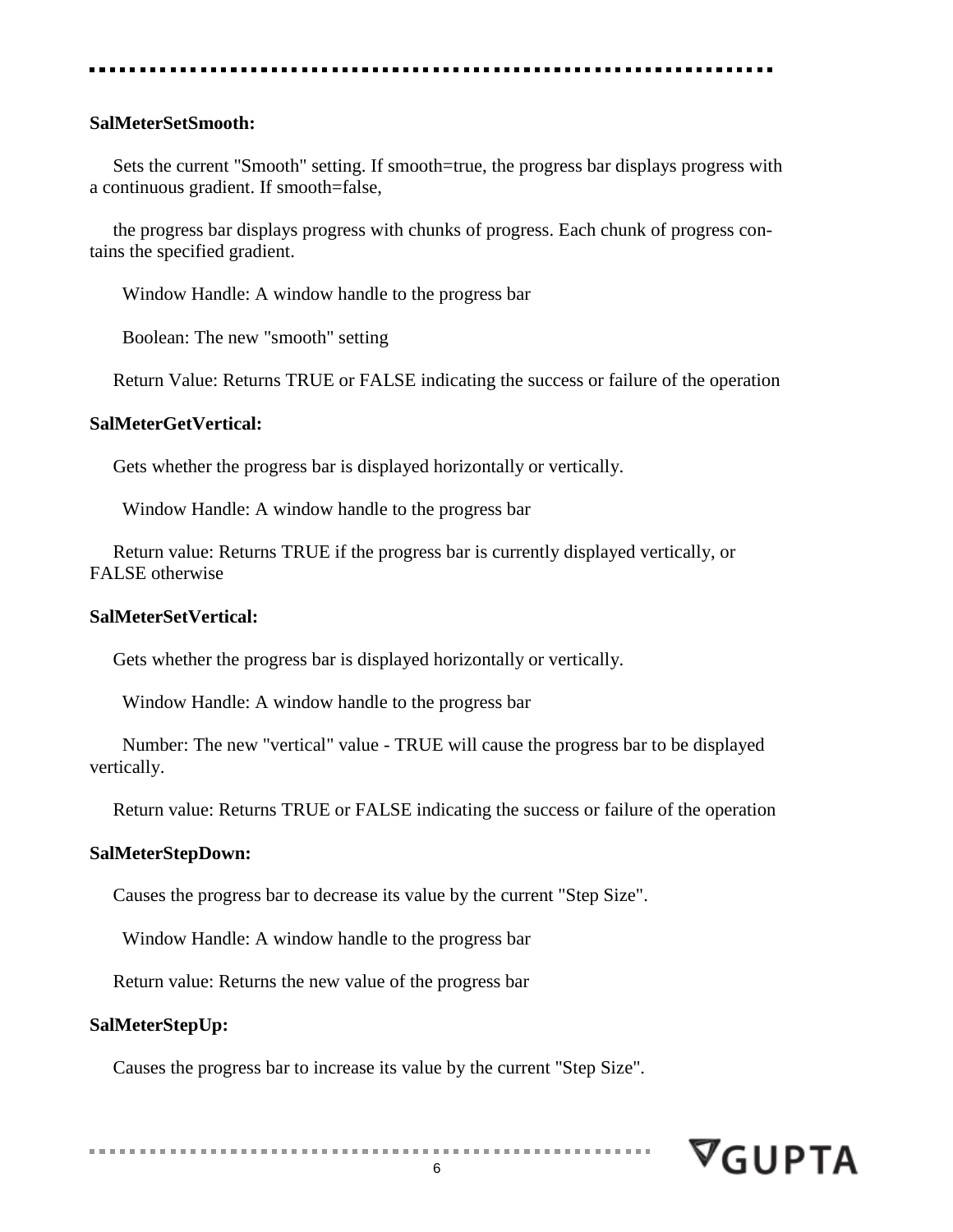Window Handle: A window handle to the progress bar

Return value: Returns the new value of the progress bar

## <span id="page-6-0"></span>**Conclusion**

Progress Bar is a good alternative to cMeter. It provides all the functionality that the cMeter did and more to match the modern UI standards.

 $\alpha$  is a set of  $\alpha$ 

 $\label{eq:3.1} \mathbf{u}^{\top} \mathbf{u}^{\top} = \mathbf{u}^{\top} \mathbf{u}^{\top} \mathbf{u}^{\top} = \mathbf{u}^{\top} \mathbf{u}^{\top} \mathbf{u}^{\top} = \mathbf{u}^{\top} \mathbf{u}^{\top}$